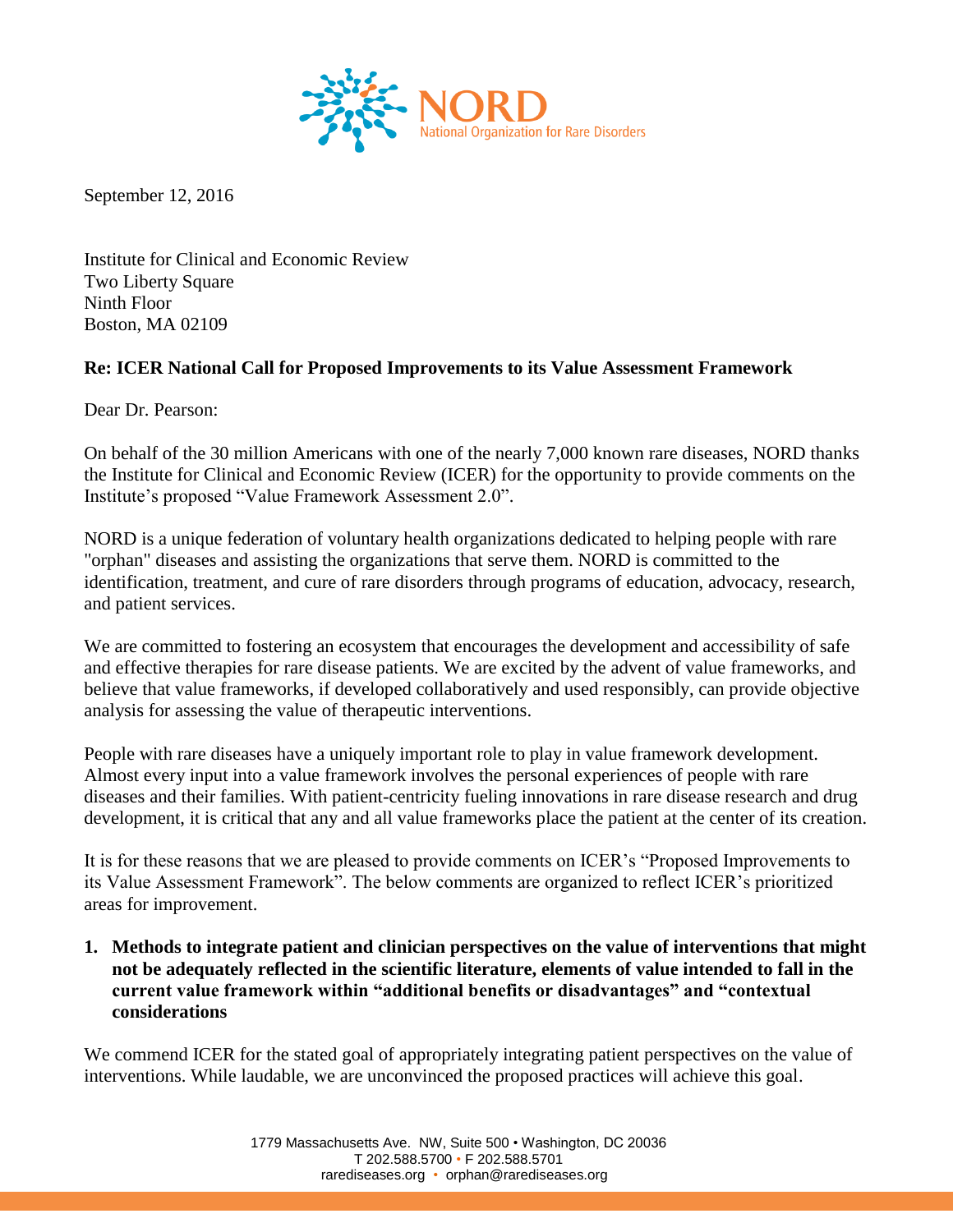First, due to the inherently small and dispersed patient populations common in rare diseases, there is often a dearth of scientific literature or understanding in the disease. The vast majority of rare diseases are rarely researched or given any attention by the scientific and medical professions. It is for these reasons that if ICER is looking to integrate existing publications for rare diseases into their value assessment, they will likely come up empty.

Even when there is current scientific literature available, it is often outdated, or archaic in its formulation. We are only now starting to conduct scientific and medical research in partnership and collaboration with the patient. For ICER to rely on existing scientific literature without assessing its patient-centricity, ICER will be departing from its stated patient-focused goal.

We understand this may limit ICER's ability to use existing sources, perhaps precluding their use entirely. This underscores even further the importance of partnering with patients and patient organizations in assessing "additional benefits or disadvantages" and "contextual considerations".

In doing so, ICER must not make the same mistakes many others have already made. ICER cannot rely on one or two patients to represent the entire patient population with the disease. ICER cannot rely on one or two researchers or physicians who treat the disease.

ICER must not even rely on one patient organization to collaborate with. People with rare diseases who have a patient organization representing them are actually quite fortunate, as most rare diseases have no representative organization. ICER must consider this, and work to collaborate with the existing networks of patients in place if no established organization exists. But some rare diseases are fortunate to have multiple organizations representing the population. It is critical to include all viewpoints, perspectives, and opinion across the patient, physician, and patient organization landscape.

ICER must also give patient organizations the required amount of time to appropriately participate. It is our understanding that ICER's public comment period for various documents generally are allotted three to four weeks. This is entirely inadequate, particularly for rare disease patient organizations. NORD has over 250 rare disease patient organizations as members. Over 70 percent of our members have fewer than five full-time employees (FTEs) conducting the entirety of the organization's operations. To require these organizations to comment on a lengthy and incredibly esoteric economic analysis in a matter of weeks is absurd.

If ICER is truly committed to collaboration with patients and their organizations, they will recognize the realities rare disease patient organizations operate under.

Finally, we understand that "a comprehensive Patient Participation Manual is under development". It is our understanding that ICER is partnering with one patient representative in the development of this manual. While we thank ICER for the intent of this effort, ICER is committing one of the errors we are concerned about: using one person as the sole representative of the entire patient and patient organization community. It is not enough to request feedback from the patient community on the patient engagement manual once completed. The patient community must be involved in its development from its inception, just as if it was a value framework.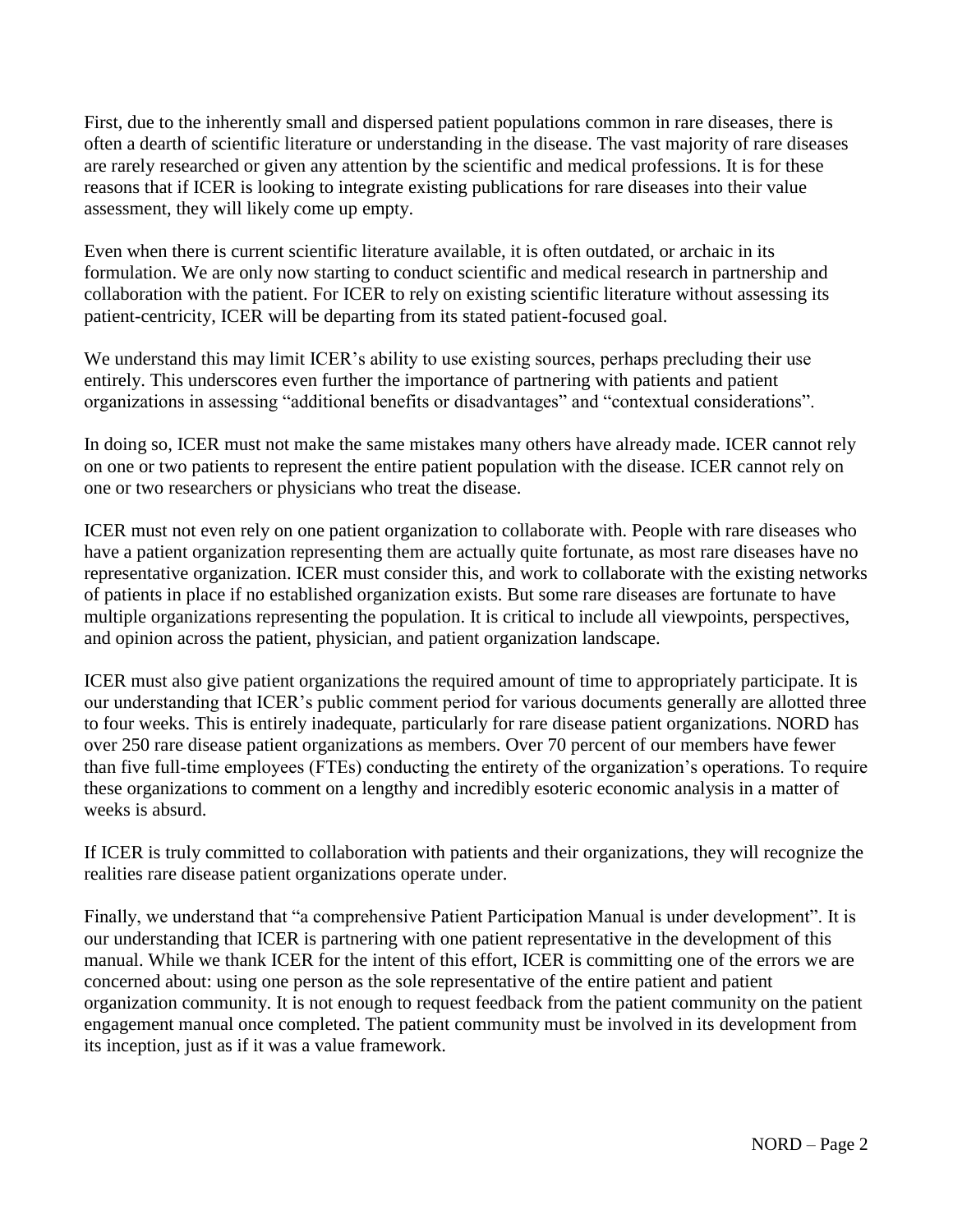## **2. Incremental cost-effectiveness ratios: appropriate thresholds, best practice in capturing health outcomes through the QALY or other measures**

The use of incremental cost-effectiveness ratios using QALYs has become a standard practice in the health economics and value framework field. However, we are concerned these methods used within ICER's framework could inaccurately assess the therapy's value for the patient population.

Similar to the problems with using existing scientific literature (or lack thereof), the willingness-to-pay (WTP) values used to evaluate quality-of-life improvements or declines, in many, if not most, existing assessments were not developed in coordination with patients. As discussed in ICER's publication titled "Addressing the Myths About ICER and Value Assessment", the "QALY was developed by health economists and doctors…" Notably absent are the patients.

ICER later adds that it "select(s) quality of life scores whenever possible from individuals who have the condition rather than asking people without the condition to judge 'how bad' it would be to have that disease". While this is certainly preferred, it is incredibly unlikely that existing WTP valuations exist for individuals with most rare diseases let alone subpopulations within those diseases. It is not enough to include patient-generated data only when available.

For ICER to craft truly representative incremental cost-effectiveness ratios, they must do several things in collaboration with patients and patient organizations. ICER must survey a representative sample of patients with the disease across the entire disease progression and spectrum on their WTPs for qualityof-life improvements or declines. ICER must also craft a disease-specific and subpopulation-specific assessment of the baseline quality-of-life assessment for each subpopulation. Simply extrapolating existing analyses on the quality-of-life from other diseases or symptom estimates would result in fallacious findings. ICER must also include the WTPs of families and caregivers for each specific subpopulation.

Again, partnering with patients and their organizations is critical to overcoming these hurdles.

**3. Methods to estimate the market uptake and "potential" short-term budget impact of new interventions as part of judging whether the introduction of a new intervention may raise affordability concerns without heightened medical management, lower prices, or other measures.**

We join many in the patient community in finding ICER's prioritization of short-term budget impacts troubling. It is our understanding that ICER assesses therapies within the short-term budget impact of one-year because this is the window of time in which payers assess their actuarial soundness, set their premiums, and structure their benefit design. While we understand the need to be useful to payers by fitting within their schedule, it should not come at the cost of accurate valuation of therapies.

In addition, using a five-year time window for "long-term budget impacts" will also substantially devalue various therapies. For example, we are on the cusp of a medical breakthrough in gene therapy and gene editing technology. We will likely see within the next decade the availability of cures for previous incurable genetic disorders.